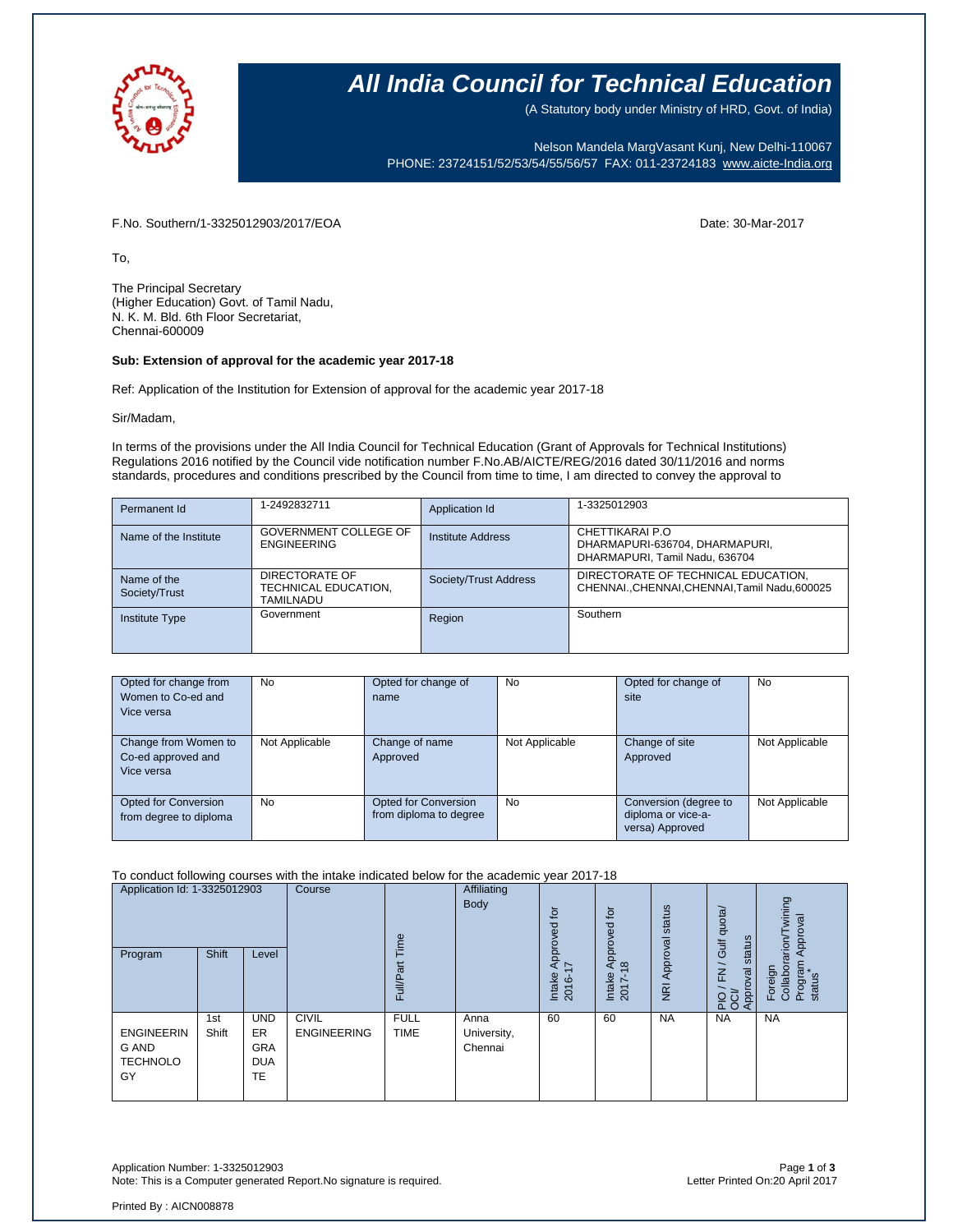

# **All India Council for Technical Education**

(A Statutory body under Ministry of HRD, Govt. of India)

Nelson Mandela MargVasant Kunj, New Delhi-110067 PHONE: 23724151/52/53/54/55/56/57 FAX: 011-23724183 [www.aicte-India.org](http://www.aicte-india.org/)

| <b>ENGINEERIN</b><br><b>G AND</b><br><b>TECHNOLO</b><br>GY | 1st<br>Shift | <b>UND</b><br><b>ER</b><br><b>GRA</b><br><b>DUA</b><br><b>TE</b> | <b>COMPUTER</b><br><b>SCIENCE &amp;</b><br><b>ENGINEERING</b>               | <b>FULL</b><br><b>TIME</b> | Anna<br>University,<br>Chennai | 60 | 60 | <b>NA</b> | <b>NA</b> | <b>NA</b> |
|------------------------------------------------------------|--------------|------------------------------------------------------------------|-----------------------------------------------------------------------------|----------------------------|--------------------------------|----|----|-----------|-----------|-----------|
| <b>ENGINEERIN</b><br><b>G AND</b><br><b>TECHNOLO</b><br>GY | 1st<br>Shift | <b>UND</b><br><b>ER</b><br><b>GRA</b><br><b>DUA</b><br><b>TE</b> | <b>ELECTRICAL</b><br><b>AND</b><br><b>ELECTRONICS</b><br><b>ENGINEERING</b> | <b>FULL</b><br><b>TIME</b> | Anna<br>University,<br>Chennai | 60 | 60 | <b>NA</b> | <b>NA</b> | <b>NA</b> |
| <b>ENGINEERIN</b><br>G AND<br><b>TECHNOLO</b><br>GY        | 1st<br>Shift | <b>UND</b><br><b>ER</b><br><b>GRA</b><br><b>DUA</b><br><b>TE</b> | <b>ELECTRONICS</b><br>&<br><b>COMMUNICATI</b><br>ON ENGG                    | <b>FULL</b><br><b>TIME</b> | Anna<br>University,<br>Chennai | 60 | 60 | <b>NA</b> | <b>NA</b> | <b>NA</b> |
| <b>ENGINEERIN</b><br><b>G AND</b><br><b>TECHNOLO</b><br>GY | 1st<br>Shift | <b>UND</b><br><b>ER</b><br><b>GRA</b><br><b>DUA</b><br><b>TE</b> | <b>MECHANICAL</b><br><b>ENGINEERING</b>                                     | <b>FULL</b><br><b>TIME</b> | Anna<br>University,<br>Chennai | 60 | 60 | <b>NA</b> | <b>NA</b> | <b>NA</b> |

The above mentioned approval is subject to the condition that

GOVERNMENT COLLEGE OF ENGINEERING

shall follow and adhere to the Regulations, guidelines and directions issued by AICTE from time to time and the undertaking / affidavit given by the institution along with the application submitted by the institution on portal.

In case of any differences in content in this Computer generated Extension of Approval Letter, the content/information as approved by the Executive Council / General Council as available on the record of AICTE shall be final and binding.

Strict compliance of Anti-Ragging Regulation:- Approval is subject to strict compliance of provisions made in AICTE Regulation notified vide F. No. 37-3/Legal/AICTE/2009 dated July 1, 2009 for Prevention and Prohibition of Ragging in Technical Institutions. In case Institution fails to take adequate steps to Prevent Ragging or fails to act in accordance with AICTE Regulation or fails to punish perpetrators or incidents of Ragging, it will be liable to take any action as defined under clause 9(4) of the said Regulation.

### **Note: Validity of the course details may be verified at www.aicte-india.org**

 **Prof. A.P Mittal Member Secretary, AICTE**

Copy to:

**1. The Regional Officer,**

All India Council for Technical Education Shastri Bhawan 26, Haddows Road Chennai - 600 006, Tamil Nadu

- **2. The Director Of Technical Education\*\*,** Tamil Nadu
- **3. The Registrar\*\*,** Anna University, Chennai

Application Number: 1-3325012903 Page **2** of **3** Note: This is a Computer generated Report.No signature is required.